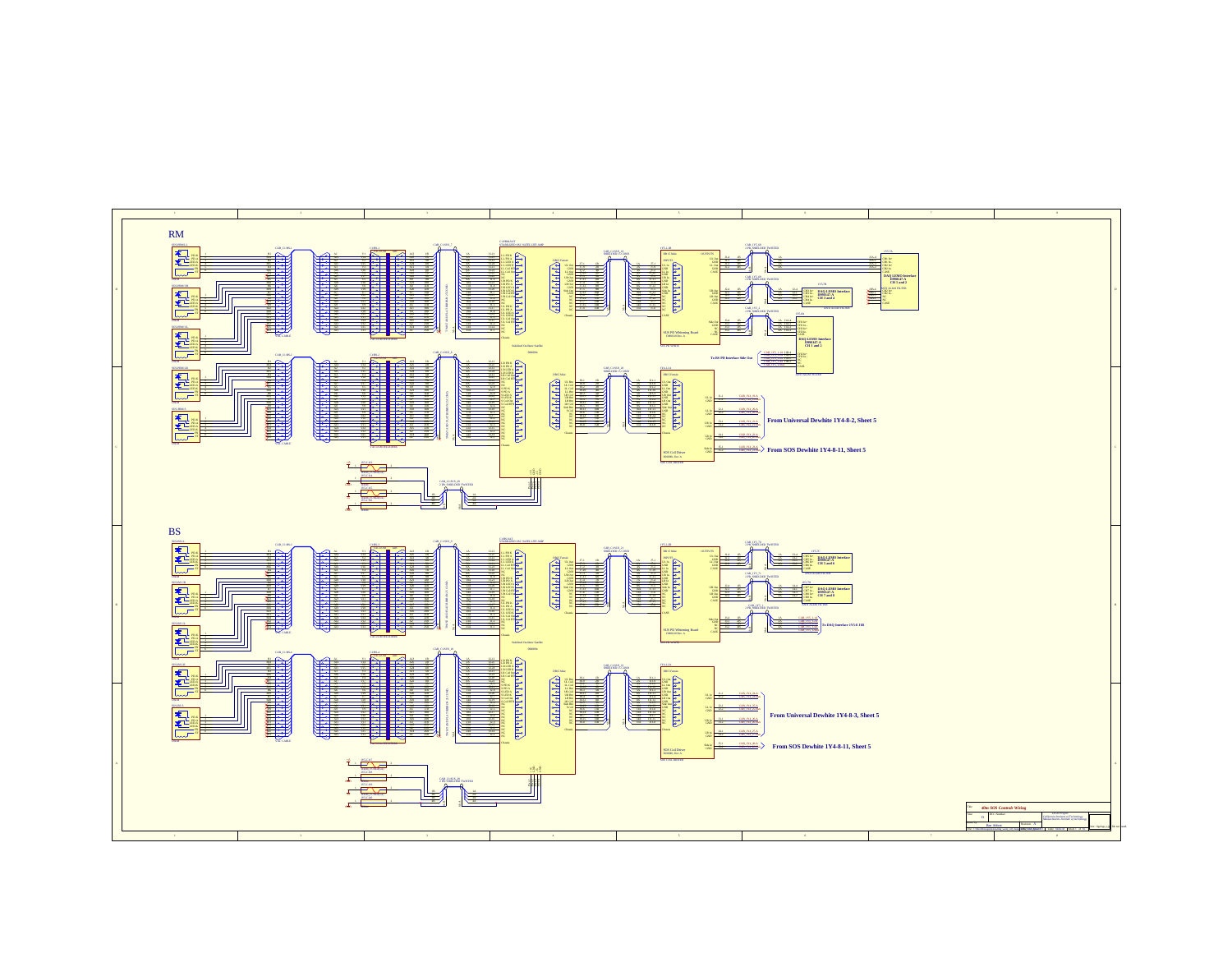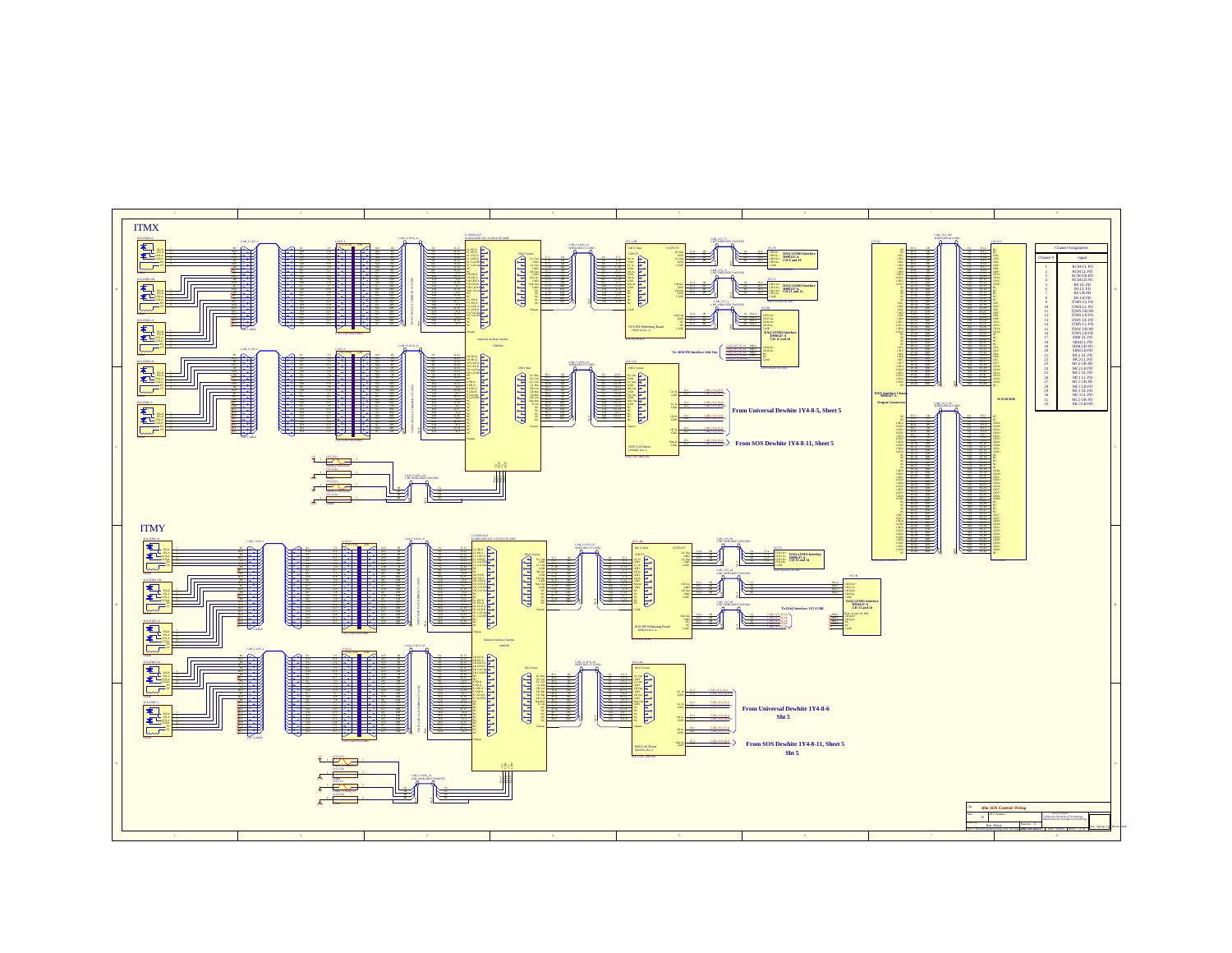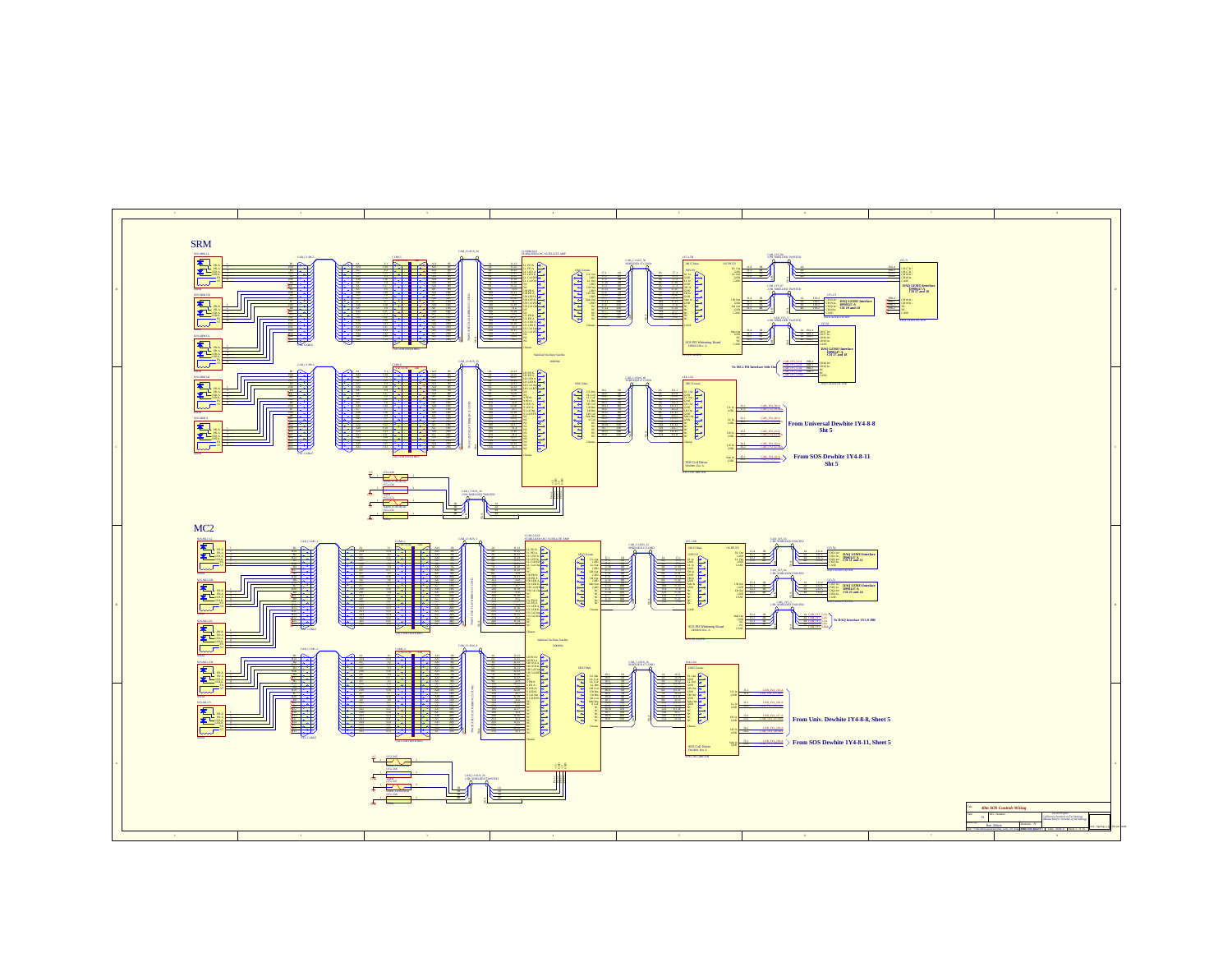![](_page_3_Figure_0.jpeg)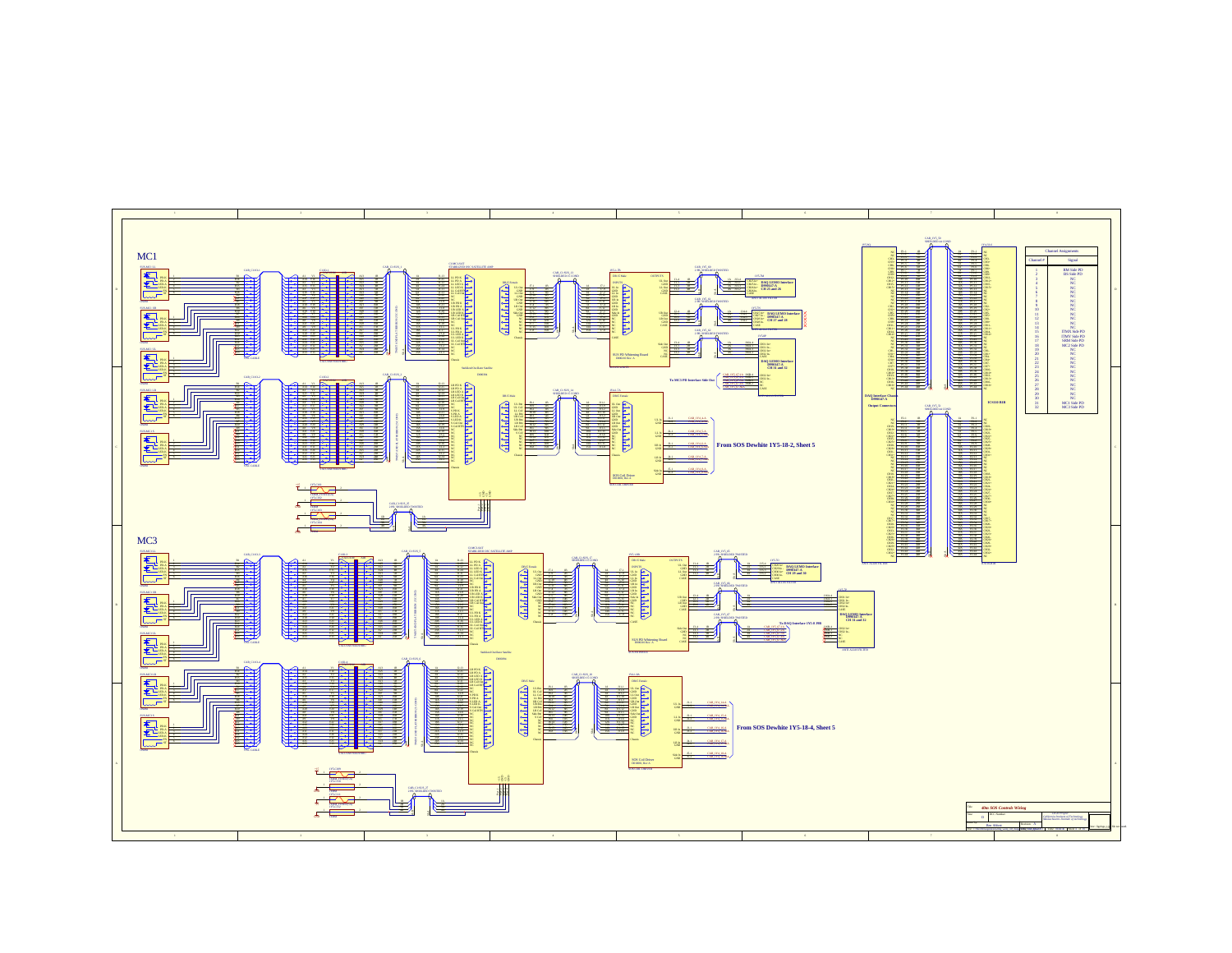![](_page_4_Figure_0.jpeg)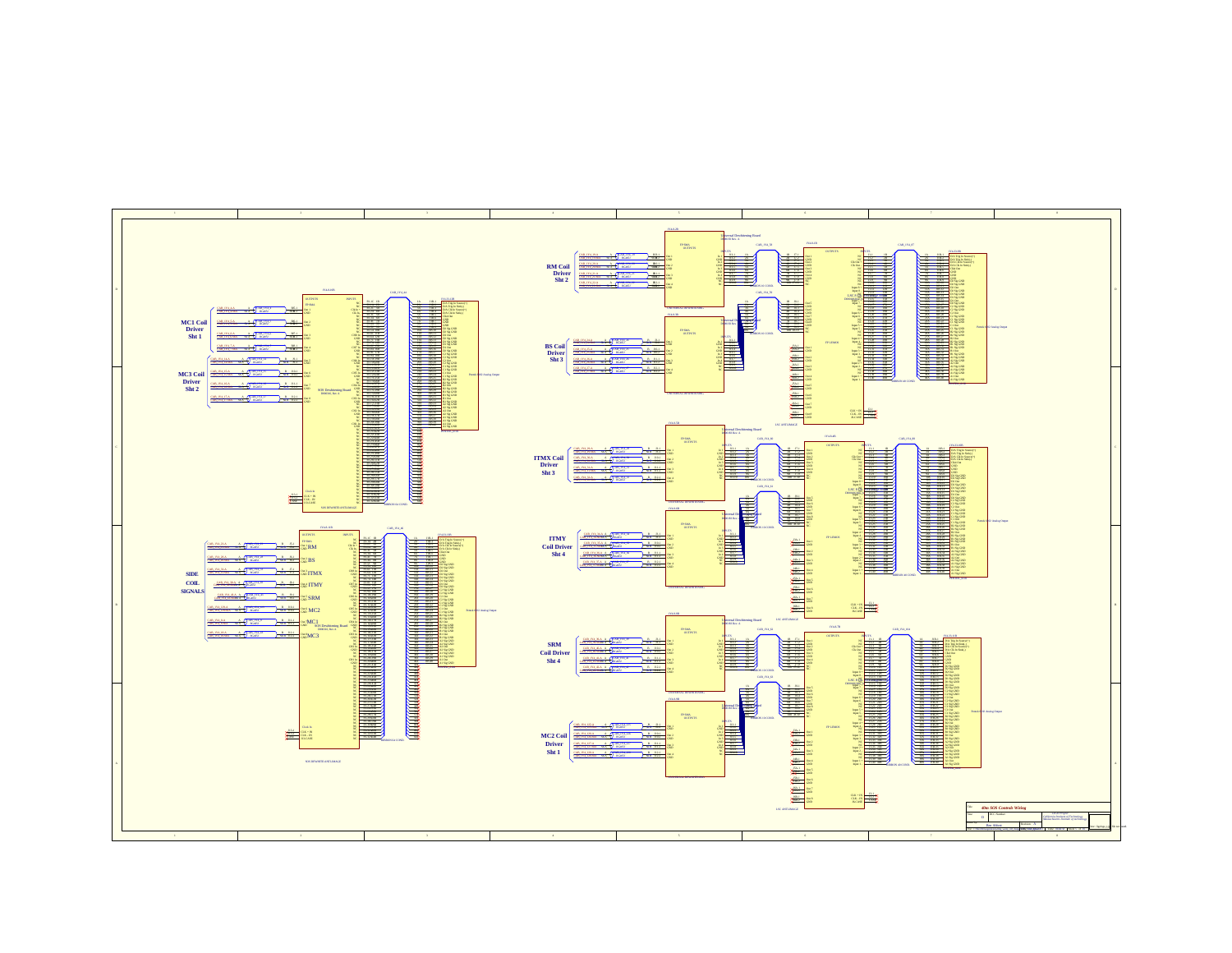![](_page_5_Figure_0.jpeg)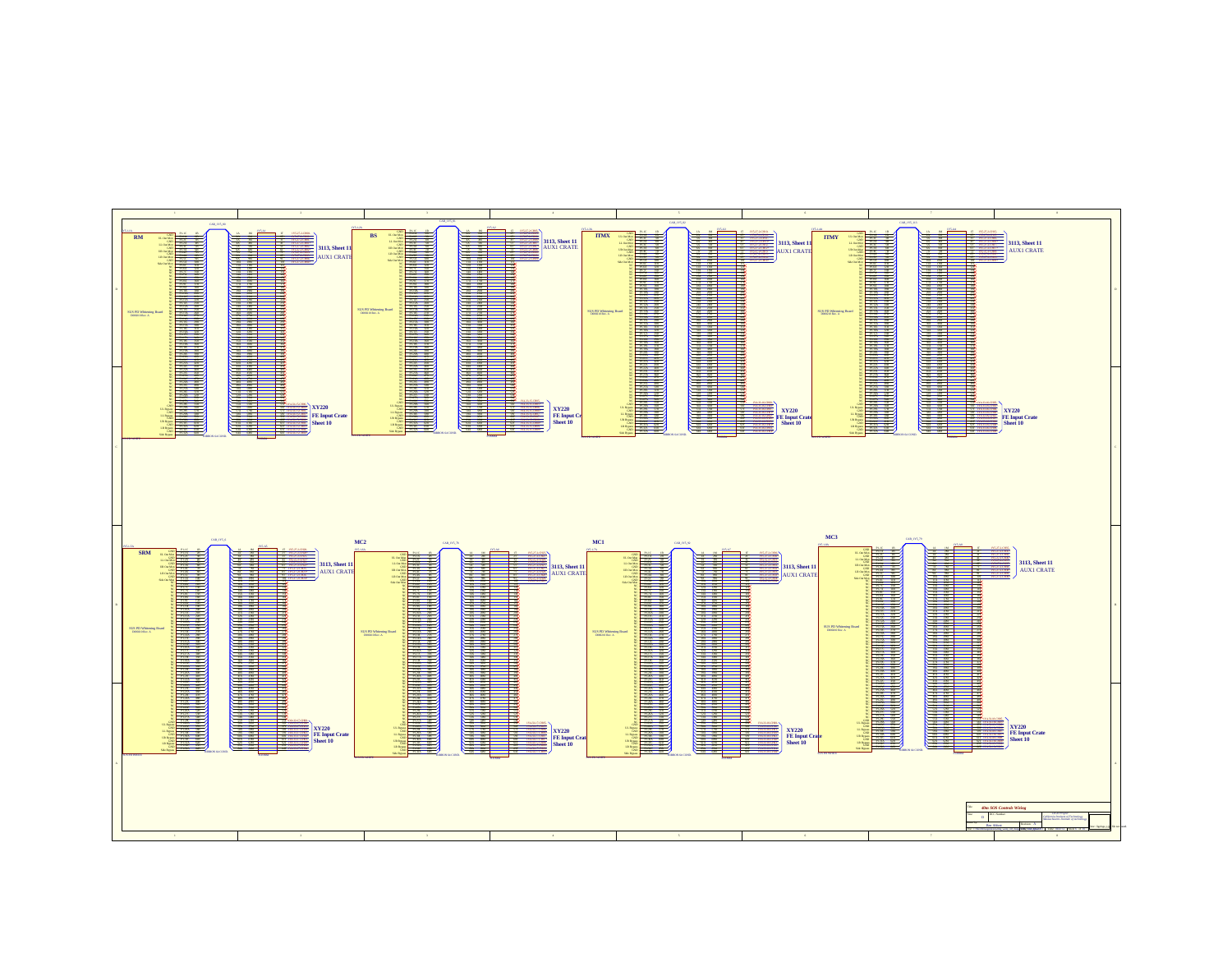![](_page_6_Figure_0.jpeg)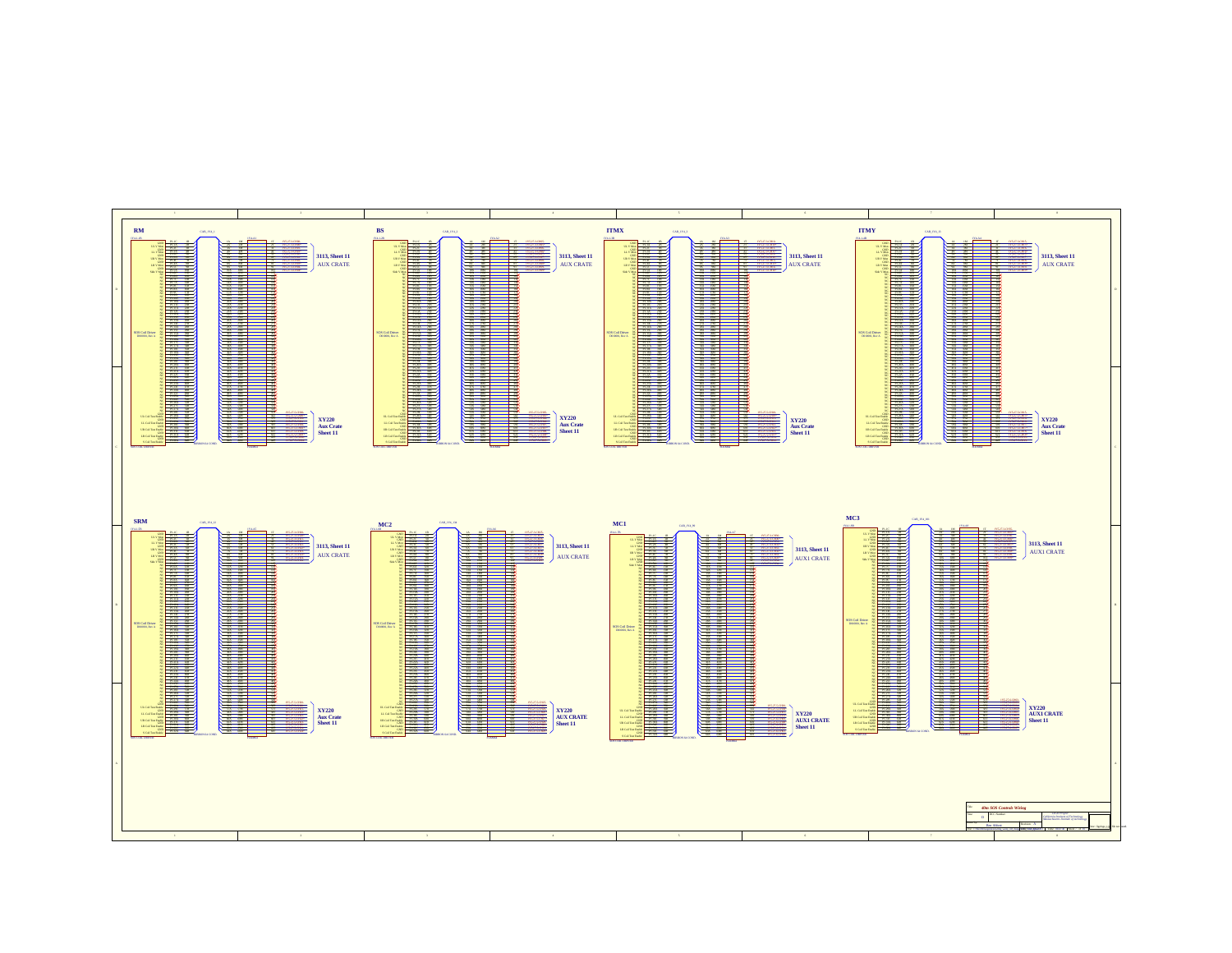![](_page_7_Figure_0.jpeg)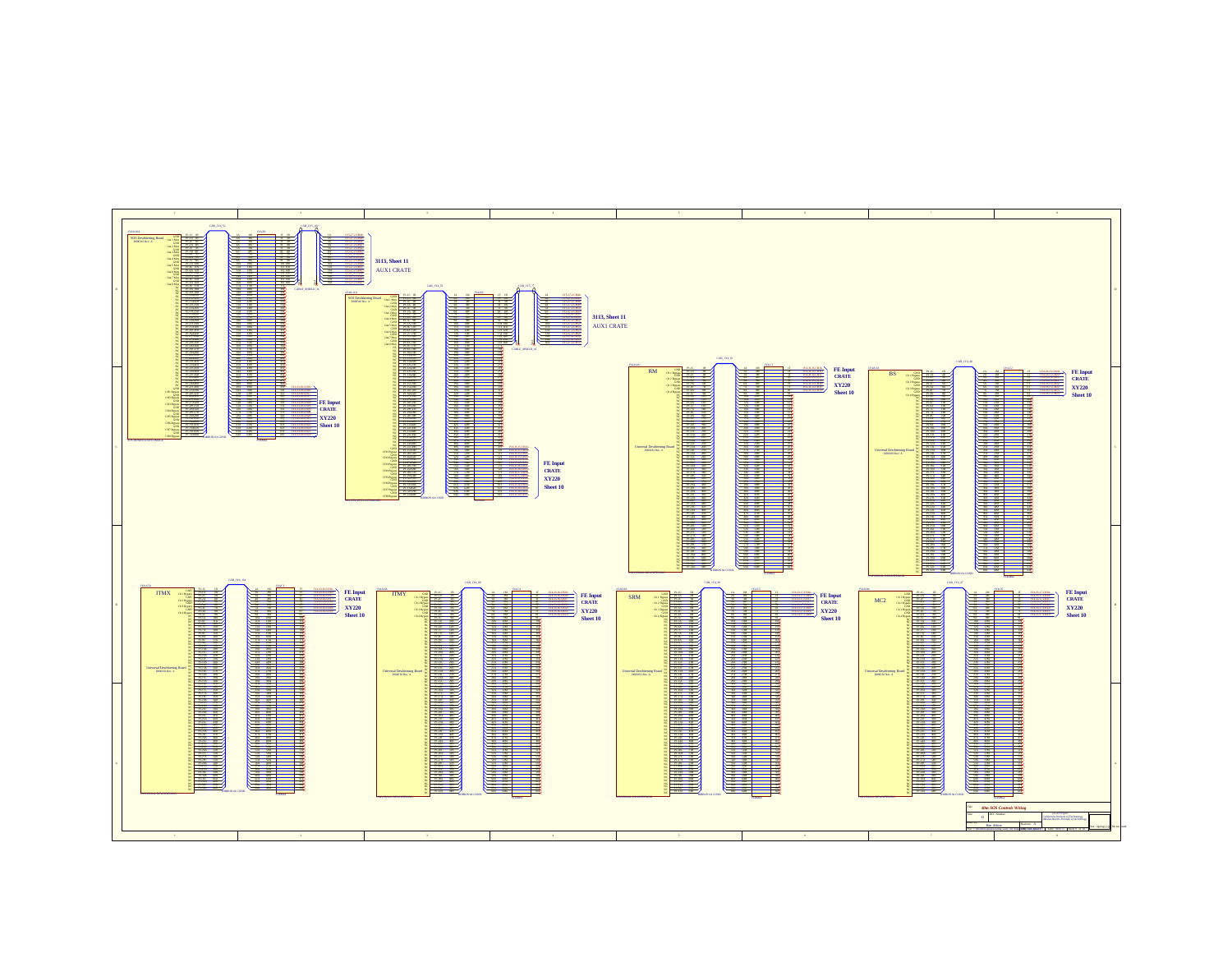![](_page_8_Figure_0.jpeg)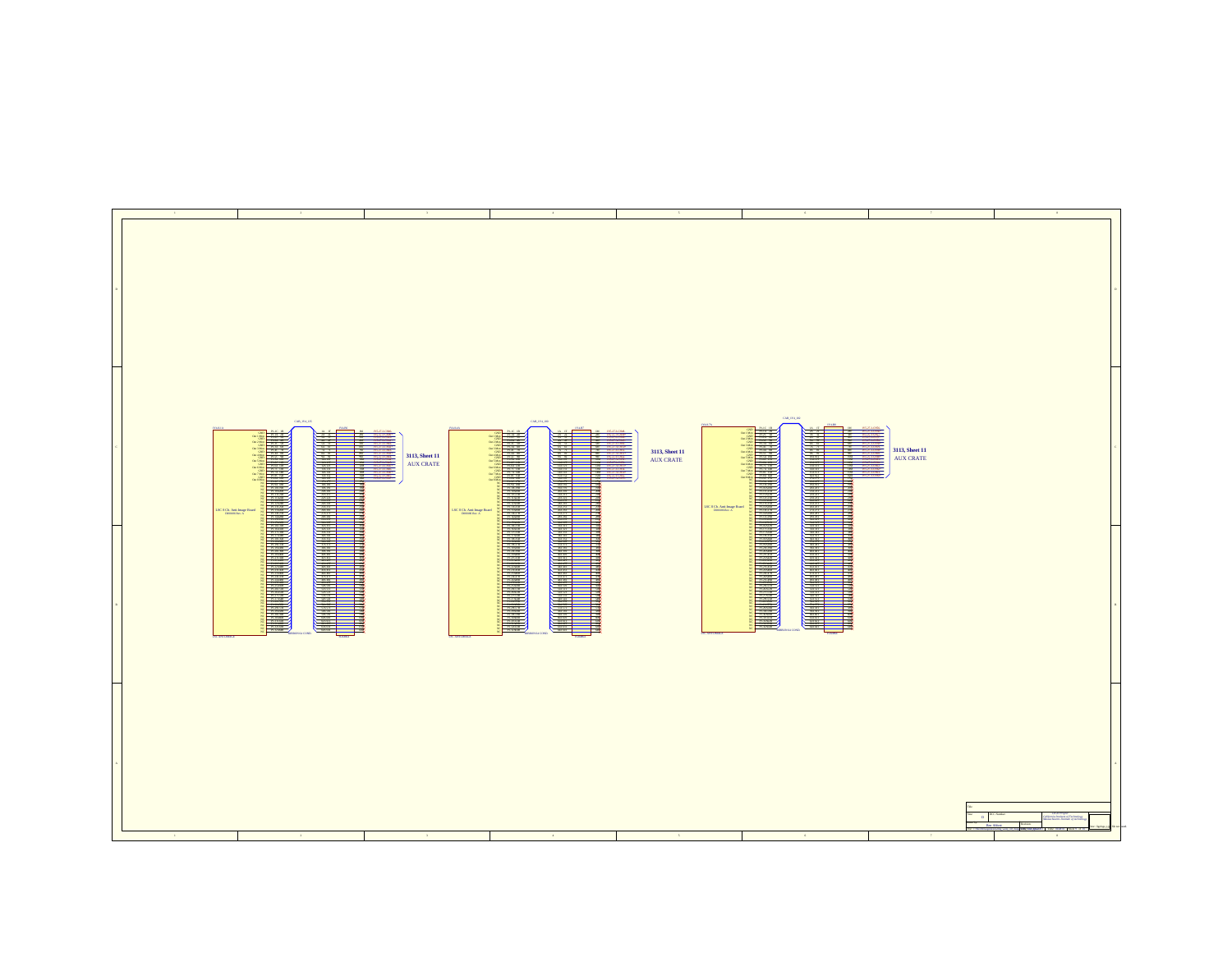![](_page_9_Figure_0.jpeg)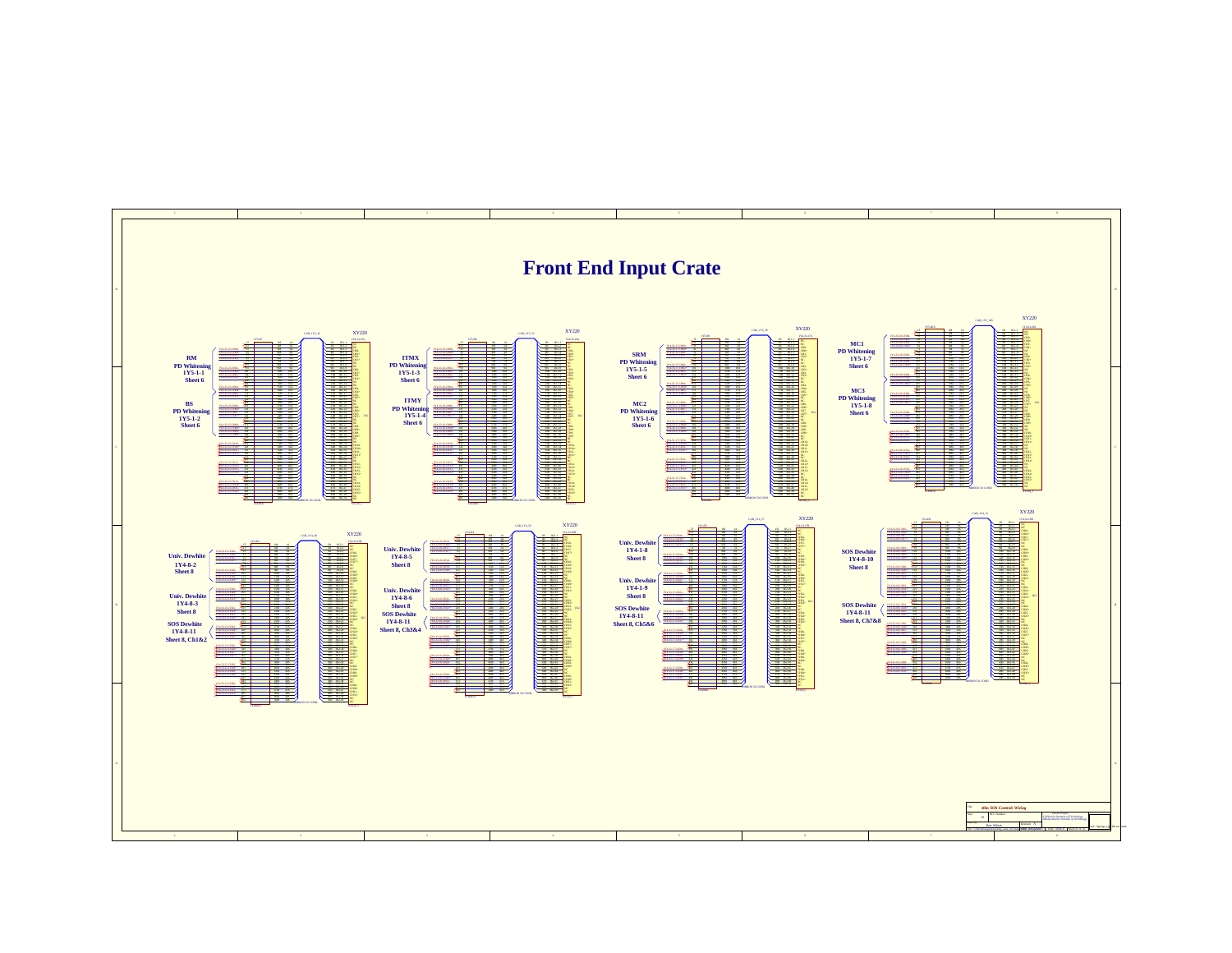![](_page_10_Figure_0.jpeg)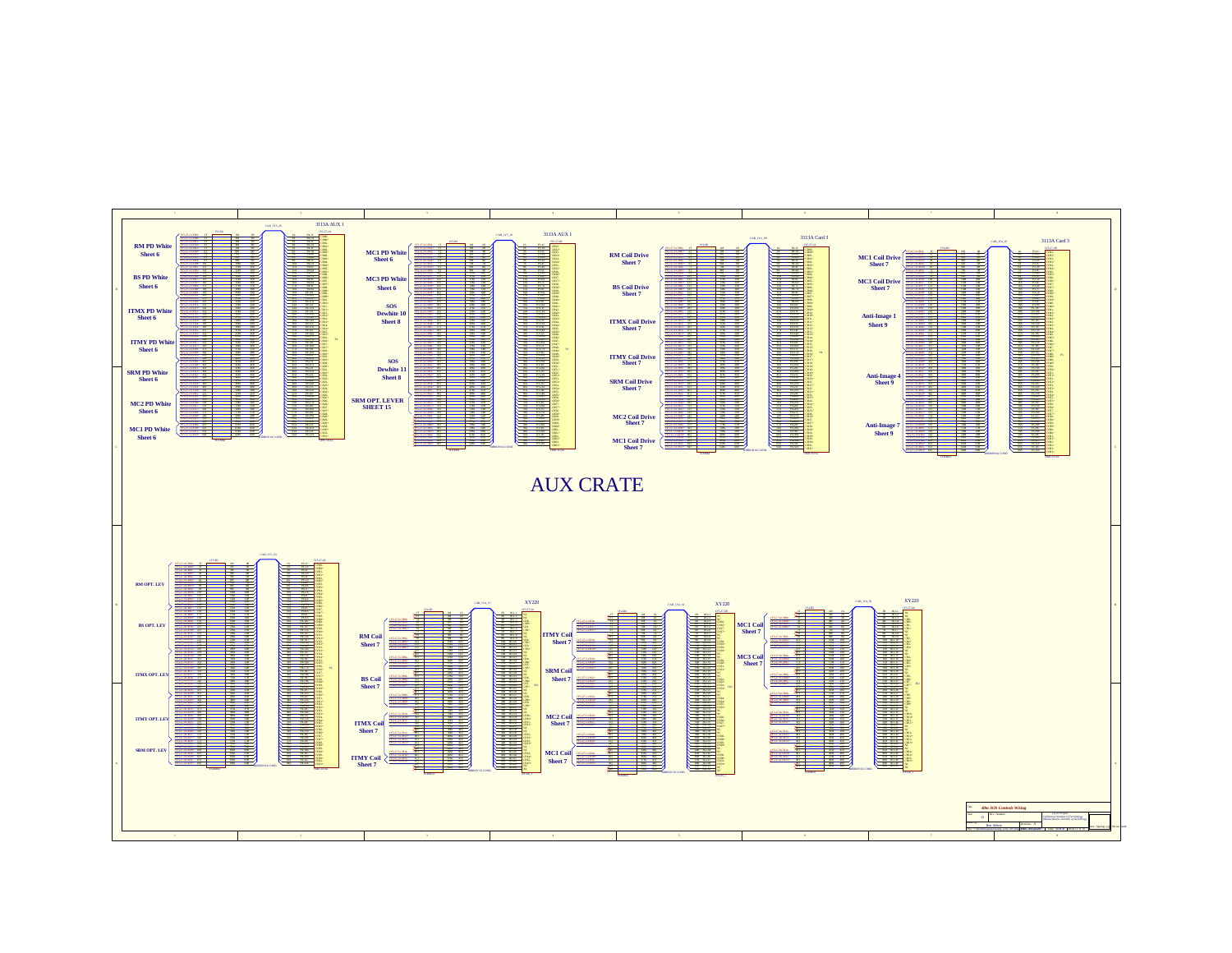| <b>Eurocard Crate Power Connections for Crate 1Y4-1</b><br>Power Connections for Eurocard modules are made through the<br>backplane and are designated as VX2-1-BP1. Bulk power supply<br>connections to the curocard backplane lags are designated V in<br>Rack 1Y4-1.                                                                                                                                                                                                                                                                                                                                                                                                                                                                                                                                                                                                                                                                                                                                                                                                                                                                                                                                                                                                                                                                                                                                                                                                                                                                                                                                                                                                                                                                                                                                                                                                                                                                                                                                                                                                                                                                                                                                                                                                                                                                                                                                                                                                                                                                                                                                            | $\mathbf{A}$                                                                                                                                                                                                                                                                                                                                                                                                                                                                                                                                                                                                                                                                                                                                                                                                                                                                                                                                                                                                                                                                                                                                                                                                                                                                | 1Y <sub>5</sub><br>B C<br>D                                                                                                                                                                                                                                                                                                                                                                                                                                                                                                                                                                                                                                                                                                                                                                                                                                                                                                                                                                                                                                                                                                               | A                                                                                                                                                                 | 1Y4<br>B<br>$\mathbf{C}$<br>D                                                                                                                         |                                                           |
|--------------------------------------------------------------------------------------------------------------------------------------------------------------------------------------------------------------------------------------------------------------------------------------------------------------------------------------------------------------------------------------------------------------------------------------------------------------------------------------------------------------------------------------------------------------------------------------------------------------------------------------------------------------------------------------------------------------------------------------------------------------------------------------------------------------------------------------------------------------------------------------------------------------------------------------------------------------------------------------------------------------------------------------------------------------------------------------------------------------------------------------------------------------------------------------------------------------------------------------------------------------------------------------------------------------------------------------------------------------------------------------------------------------------------------------------------------------------------------------------------------------------------------------------------------------------------------------------------------------------------------------------------------------------------------------------------------------------------------------------------------------------------------------------------------------------------------------------------------------------------------------------------------------------------------------------------------------------------------------------------------------------------------------------------------------------------------------------------------------------------------------------------------------------------------------------------------------------------------------------------------------------------------------------------------------------------------------------------------------------------------------------------------------------------------------------------------------------------------------------------------------------------------------------------------------------------------------------------------------------|-----------------------------------------------------------------------------------------------------------------------------------------------------------------------------------------------------------------------------------------------------------------------------------------------------------------------------------------------------------------------------------------------------------------------------------------------------------------------------------------------------------------------------------------------------------------------------------------------------------------------------------------------------------------------------------------------------------------------------------------------------------------------------------------------------------------------------------------------------------------------------------------------------------------------------------------------------------------------------------------------------------------------------------------------------------------------------------------------------------------------------------------------------------------------------------------------------------------------------------------------------------------------------|-------------------------------------------------------------------------------------------------------------------------------------------------------------------------------------------------------------------------------------------------------------------------------------------------------------------------------------------------------------------------------------------------------------------------------------------------------------------------------------------------------------------------------------------------------------------------------------------------------------------------------------------------------------------------------------------------------------------------------------------------------------------------------------------------------------------------------------------------------------------------------------------------------------------------------------------------------------------------------------------------------------------------------------------------------------------------------------------------------------------------------------------|-------------------------------------------------------------------------------------------------------------------------------------------------------------------|-------------------------------------------------------------------------------------------------------------------------------------------------------|-----------------------------------------------------------|
| $\frac{1}{\sqrt{2}}$<br><del>ᆥᅹᄽᇅ</del> ᆠᅼᆥ <del>ᇵᄧᅁᇅ</del><br>$\overbrace{\mathbf{x}}^{\text{max}}$ and $\overbrace{\mathbf{x}}^{\text{max}}$<br>$\begin{picture}(180,10) \put(0,0){\line(1,0){100}} \put(10,0){\line(1,0){100}} \put(10,0){\line(1,0){100}} \put(10,0){\line(1,0){100}} \put(10,0){\line(1,0){100}} \put(10,0){\line(1,0){100}} \put(10,0){\line(1,0){100}} \put(10,0){\line(1,0){100}} \put(10,0){\line(1,0){100}} \put(10,0){\line(1,0){100}} \put(10,0){\line(1,0){100}}$<br>$rac{1}{\cos \theta + \sin \theta}$<br>$\overbrace{\mathbf{X} \vdash \mathbf{Y} \qquad \text{and} \qquad \mathbf{X} \vdash \mathbf{Y} \qquad \text{and} \qquad \mathbf{X} \vdash \mathbf{Y} \qquad \text{and} \qquad \mathbf{X} \vdash \mathbf{Y} \qquad \text{and} \qquad \mathbf{X} \vdash \mathbf{Y} \qquad \text{and} \qquad \mathbf{X} \vdash \mathbf{Y} \qquad \text{and} \qquad \mathbf{X} \vdash \mathbf{Y} \qquad \text{and} \qquad \mathbf{X} \vdash \mathbf{Y} \qquad \text{and} \qquad \mathbf{X} \vdash$<br>$\overline{X}$ $\overline{Y}$ $\overline{Y}$ $\overline{Y}$ $\overline{Y}$                                                                                                                                                                                                                                                                                                                                                                                                                                                                                                                                                                                                                                                                                                                                                                                                                                                                                                                                                                                                                                                                                                                                                                                                                                                                                                                                                                                                                                                                                                              | <b>KMPD WHEN</b><br>as rowans<br>mecrowers<br>TIME PO WHEEL                                                                                                                                                                                                                                                                                                                                                                                                                                                                                                                                                                                                                                                                                                                                                                                                                                                                                                                                                                                                                                                                                                                                                                                                                 | ۰ŀ<br><b>RCMARK OF</b>                                                                                                                                                                                                                                                                                                                                                                                                                                                                                                                                                                                                                                                                                                                                                                                                                                                                                                                                                                                                                                                                                                                    | sor con.<br>as con.<br>303-0952538<br>33220-033<br>mey cor                                                                                                        | NV. DEWATE<br>ov resurre-<br>SIV. DENISITE 4                                                                                                          |                                                           |
| $\begin{picture}(180,10) \put(0,0){\line(1,0){100}} \put(10,0){\line(1,0){100}} \put(10,0){\line(1,0){100}} \put(10,0){\line(1,0){100}} \put(10,0){\line(1,0){100}} \put(10,0){\line(1,0){100}} \put(10,0){\line(1,0){100}} \put(10,0){\line(1,0){100}} \put(10,0){\line(1,0){100}} \put(10,0){\line(1,0){100}} \put(10,0){\line(1,0){100}}$<br><del>The control</del> of the control of the control of the control of the control of the control of the control of the control of the control of the control of the control of the control of the control of the control of the contro<br>$\begin{picture}(180,10) \put(0,0){\line(1,0){10}} \put(10,0){\line(1,0){10}} \put(10,0){\line(1,0){10}} \put(10,0){\line(1,0){10}} \put(10,0){\line(1,0){10}} \put(10,0){\line(1,0){10}} \put(10,0){\line(1,0){10}} \put(10,0){\line(1,0){10}} \put(10,0){\line(1,0){10}} \put(10,0){\line(1,0){10}} \put(10,0){\line(1,0){10}} \put(10,0){\line($<br>$\begin{picture}(180,10) \put(0,0){\line(1,0){100}} \put(10,0){\line(1,0){100}} \put(10,0){\line(1,0){100}} \put(10,0){\line(1,0){100}} \put(10,0){\line(1,0){100}} \put(10,0){\line(1,0){100}} \put(10,0){\line(1,0){100}} \put(10,0){\line(1,0){100}} \put(10,0){\line(1,0){100}} \put(10,0){\line(1,0){100}} \put(10,0){\line(1,0){100}}$<br>$\begin{array}{c c c c c} & \text{picm} & & \\ \hline & & & & \\ \hline & & & & \\ \hline & & & & \\ \hline \end{array}$<br><b>The Country of the Country of the Country of the Country of the Country of the Country of the Country of the Country of the Country of the Country of the Country of the Country of the Country of the Country of the Country</b><br>$\frac{1}{\sqrt{2}}\sum_{i=1}^{\infty}\frac{1}{\sqrt{2}}\sum_{i=1}^{\infty}\frac{1}{\sqrt{2}}\sum_{i=1}^{\infty}\frac{1}{\sqrt{2}}\sum_{i=1}^{\infty}\frac{1}{\sqrt{2}}\sum_{i=1}^{\infty}\frac{1}{\sqrt{2}}\sum_{i=1}^{\infty}\frac{1}{\sqrt{2}}\sum_{i=1}^{\infty}\frac{1}{\sqrt{2}}\sum_{i=1}^{\infty}\frac{1}{\sqrt{2}}\sum_{i=1}^{\infty}\frac{1}{\sqrt{2}}\sum_{i=1}^{\infty}\frac{1}{\sqrt{2}}$<br>$\begin{picture}(150,10) \put(0,0){\line(1,0){100}} \put(10,0){\line(1,0){100}} \put(10,0){\line(1,0){100}} \put(10,0){\line(1,0){100}} \put(10,0){\line(1,0){100}} \put(10,0){\line(1,0){100}} \put(10,0){\line(1,0){100}} \put(10,0){\line(1,0){100}} \put(10,0){\line(1,0){100}} \put(10,0){\line(1,0){100}} \put(10,0){\line(1,0){100}}$                                                                                                                                                                                       | <b>SRM PD WHITE</b><br>MC2 PD WHEEL<br>MCI PD WHITE<br>MCI PD WI                                                                                                                                                                                                                                                                                                                                                                                                                                                                                                                                                                                                                                                                                                                                                                                                                                                                                                                                                                                                                                                                                                                                                                                                            | savorus.<br>XY20-IY6-R<br><b>SYSTEMS</b>                                                                                                                                                                                                                                                                                                                                                                                                                                                                                                                                                                                                                                                                                                                                                                                                                                                                                                                                                                                                                                                                                                  | XY220-1Y<br>$s$ as coa<br>MC2 COIL<br>$\sum$ PRAI OPT. LEV. LASER<br>BE OFF LEV. LASER<br>mecon.LEV.LASER<br>They one LEV, LASER<br>MCTCOH<br>SENIOPT, LEV. LASER | I.<br>SIV. DENHITE:<br>l.<br>V. DENGITE                                                                                                               |                                                           |
| $\overbrace{\mathbf{x}^{\text{top}}\mathbf{y}^{\text{top}}\mathbf{y}^{\text{top}}\mathbf{y}^{\text{top}}\mathbf{y}^{\text{top}}\mathbf{y}^{\text{top}}\mathbf{y}^{\text{top}}\mathbf{y}^{\text{top}}\mathbf{y}^{\text{top}}\mathbf{y}^{\text{top}}\mathbf{y}^{\text{top}}\mathbf{y}^{\text{top}}\mathbf{y}^{\text{top}}\mathbf{y}^{\text{top}}\mathbf{y}^{\text{top}}\mathbf{y}^{\text{top}}\mathbf{y}^{\text{top}}\mathbf{y}^{\text{top}}\math$                                                                                                                                                                                                                                                                                                                                                                                                                                                                                                                                                                                                                                                                                                                                                                                                                                                                                                                                                                                                                                                                                                                                                                                                                                                                                                                                                                                                                                                                                                                                                                                                                                                                                                                                                                                                                                                                                                                                                                                                                                                                                                                                                                   |                                                                                                                                                                                                                                                                                                                                                                                                                                                                                                                                                                                                                                                                                                                                                                                                                                                                                                                                                                                                                                                                                                                                                                                                                                                                             | <b>SYSTEMS</b><br>SE IVS DISK<br>SE IVS DISK<br>SE IVS DI60<br>SE IVS DI61<br>XYZI0 (Y)<br>E IVI DIGI<br>E IVI DIGI<br>E IVS DI61<br>E IVS DI61<br>E IVS DIE<br>E IVS DIE<br>E IVS DIE<br>E IVS DIE                                                                                                                                                                                                                                                                                                                                                                                                                                                                                                                                                                                                                                                                                                                                                                                                                                                                                                                                       | метеов.<br><b>FUNES 151,186</b><br>FOR EUROCARD CRATE IY5-1<br>ALL GO HERE<br>INCLUDING UNSHOWN NUMBERS                                                           | 16. 111 0006<br>16. 111 0006<br>16. 111 0006<br>16. 111 0006<br><b>ANGEL</b><br><b>ANGEL</b><br><b>GOULD CRATE</b><br>$_{\rm NFT}$<br><b>E</b> mi bez |                                                           |
| <b>Eurocard Crate Power Connections for Crate 1Y4-8</b><br>Nower Connections for Eurocard modules are made through the<br>Bower Connections and are designated as VX2-10-BP1. Bulk power<br>supply supply that connections to the curocard backplane lugs are designated<br>$\rm V$ in competitions<br>Rack 1Y4-24.<br>$\begin{picture}(150,10) \put(0,0){\line(1,0){10}} \put(15,0){\line(1,0){10}} \put(15,0){\line(1,0){10}} \put(15,0){\line(1,0){10}} \put(15,0){\line(1,0){10}} \put(15,0){\line(1,0){10}} \put(15,0){\line(1,0){10}} \put(15,0){\line(1,0){10}} \put(15,0){\line(1,0){10}} \put(15,0){\line(1,0){10}} \put(15,0){\line(1,0){10}} \put(15,0){\line($                                                                                                                                                                                                                                                                                                                                                                                                                                                                                                                                                                                                                                                                                                                                                                                                                                                                                                                                                                                                                                                                                                                                                                                                                                                                                                                                                                                                                                                                                                                                                                                                                                                                                                                                                                                                                                                                                                                                         | <b>Eurocard Crate Power Connections for Crate 1Y5-1</b><br>Power Connections for Eurocard modules are made through the<br>buckplane and are designated as VX2-10-BP1. Bulk power<br>supply<br>connections to the curocard backplane lags are designated V in<br>Rack 1Y5-1.                                                                                                                                                                                                                                                                                                                                                                                                                                                                                                                                                                                                                                                                                                                                                                                                                                                                                                                                                                                                 |                                                                                                                                                                                                                                                                                                                                                                                                                                                                                                                                                                                                                                                                                                                                                                                                                                                                                                                                                                                                                                                                                                                                           |                                                                                                                                                                   |                                                                                                                                                       |                                                           |
| <u>the compact of the compact of the compact of the compact of the compact of the compact of the compact of the compact of the compact of the compact of the compact of the compact of the compact of the compact of the compact</u><br>$\overbrace{\mathbf{x}}^{\text{comp}}$<br>$\begin{picture}(180,10) \put(0,0){\line(1,0){100}} \put(10,0){\line(1,0){100}} \put(10,0){\line(1,0){100}} \put(10,0){\line(1,0){100}} \put(10,0){\line(1,0){100}} \put(10,0){\line(1,0){100}} \put(10,0){\line(1,0){100}} \put(10,0){\line(1,0){100}} \put(10,0){\line(1,0){100}} \put(10,0){\line(1,0){100}} \put(10,0){\line(1,0){100}}$<br>$\begin{picture}(180,10) \put(0,0){\line(1,0){10}} \put(10,0){\line(1,0){10}} \put(10,0){\line(1,0){10}} \put(10,0){\line(1,0){10}} \put(10,0){\line(1,0){10}} \put(10,0){\line(1,0){10}} \put(10,0){\line(1,0){10}} \put(10,0){\line(1,0){10}} \put(10,0){\line(1,0){10}} \put(10,0){\line(1,0){10}} \put(10,0){\line(1,0){10}} \put(10,0){\line($<br>$\overbrace{\mathbf{1}_{\text{cusp}}\text{ or } \text{cusp}}^{\text{cusp}}\cdots \overbrace{\mathbf{1}_{\text{cusp}}^{\text{cusp}}\cdots \mathbf{1}_{\text{cusp}}^{\text{cusp}}}\cdot \overbrace{\mathbf{1}_{\text{cusp}}\text{ or } \text{cusp}}^{\text{cusp}}\cdot \overbrace{\mathbf{1}_{\text{cusp}}\text{ or } \text{cusp}}^{\text{cusp}}$<br>$\overbrace{\mathbf{x} \xrightarrow{\text{map}} \mathbf{x} \xrightarrow{\text{map}} \mathbf{x} \xrightarrow{\text{map}} \mathbf{x}}$<br>$\begin{picture}(150,10) \put(0,0){\line(1,0){100}} \put(10,0){\line(1,0){100}} \put(10,0){\line(1,0){100}} \put(10,0){\line(1,0){100}} \put(10,0){\line(1,0){100}} \put(10,0){\line(1,0){100}} \put(10,0){\line(1,0){100}} \put(10,0){\line(1,0){100}} \put(10,0){\line(1,0){100}} \put(10,0){\line(1,0){100}} \put(10,0){\line(1,0){100}}$<br>$\begin{array}{c c c c} & \text{mean} & \text{p} \\ \hline & \text{mean} & \text{p} \\ \hline \end{array}$                                                                                                                                                                                                                                                                                                                                                                                                                                                                                                                                                                                                                                                                     | <u>seathern in the contract of the contract of the contract of the contract of the contract of the contract of the contract of the contract of the contract of the contract of the contract of the contract of the contract of t</u><br><del>timo in the second</del><br>$\underbrace{\hspace{1.5cm}}_{\text{GMD-Isom}} + \underbrace{\hspace{1.5cm}}_{\text{GMD-Isom}} + \underbrace{\hspace{1.5cm}}_{\text{GMD-Isom}} + \underbrace{\hspace{1.5cm}}_{\text{GMD-Isom}} + \underbrace{\hspace{1.5cm}}_{\text{GMD-Isom}} + \underbrace{\hspace{1.5cm}}_{\text{GMD-Isom}} + \underbrace{\hspace{1.5cm}}_{\text{GMD-Isom}} + \underbrace{\hspace{1.5cm}}_{\text{GMD-Isom}} + \underbrace{\hspace{1.5cm}}_{\text{GMD-Isom}} + \underbrace{\hspace{1.5cm}}_{$                                                                                                                                                                                                                                                                                                                                                                                                                                                                                                                    | $\begin{array}{c}\n\text{exp}(\mathbf{a}x) \\ \text{exp}(\mathbf{a}x) \\ \text{exp}(\mathbf{a}x) \\ \text{exp}(\mathbf{a}x) \\ \text{exp}(\mathbf{a}x) \\ \text{exp}(\mathbf{a}x) \\ \text{exp}(\mathbf{a}x) \\ \text{exp}(\mathbf{a}x) \\ \text{exp}(\mathbf{a}x) \\ \text{exp}(\mathbf{a}x) \\ \text{exp}(\mathbf{a}x) \\ \text{exp}(\mathbf{a}x) \\ \text{exp}(\mathbf{a}x) \\ \text{exp}(\mathbf{a}x) \\ \text{exp}(\mathbf{a}x) \\ \text$<br>$\begin{picture}(180,10) \put(0,0){\line(1,0){10}} \put(10,0){\line(1,0){10}} \put(10,0){\line(1,0){10}} \put(10,0){\line(1,0){10}} \put(10,0){\line(1,0){10}} \put(10,0){\line(1,0){10}} \put(10,0){\line(1,0){10}} \put(10,0){\line(1,0){10}} \put(10,0){\line(1,0){10}} \put(10,0){\line(1,0){10}} \put(10,0){\line(1,0){10}} \put(10,0){\line($<br>$\begin{array}{c c c c c} & \text{resime} & & \\ \hline & & & \\ \hline\end{array}$                                                                                                                                                                                                                                              |                                                                                                                                                                   |                                                                                                                                                       |                                                           |
| $\frac{1}{\sqrt{2}}$<br>$\overbrace{\mathbf{x}}^{\text{mean}} \overbrace{\mathbf{y}}^{\text{mean}}$<br>$\overbrace{\mathbf{x}} \longrightarrow \overbrace{\mathbf{x}} \longrightarrow \overbrace{\mathbf{x}}$<br>$\begin{picture}(180,10) \put(0,0){\line(1,0){100}} \put(0,0){\line(1,0){100}} \put(0,0){\line(1,0){100}} \put(0,0){\line(1,0){100}} \put(0,0){\line(1,0){100}} \put(0,0){\line(1,0){100}} \put(0,0){\line(1,0){100}} \put(0,0){\line(1,0){100}} \put(0,0){\line(1,0){100}} \put(0,0){\line(1,0){100}} \put(0,0){\line(1,0){100}} \put(0,0){\line($<br>$\begin{picture}(180,10) \put(0,0){\line(1,0){10}} \put(10,0){\line(1,0){10}} \put(10,0){\line(1,0){10}} \put(10,0){\line(1,0){10}} \put(10,0){\line(1,0){10}} \put(10,0){\line(1,0){10}} \put(10,0){\line(1,0){10}} \put(10,0){\line(1,0){10}} \put(10,0){\line(1,0){10}} \put(10,0){\line(1,0){10}} \put(10,0){\line(1,0){10}} \put(10,0){\line($<br><b>THE CONTRACT OF THE CONTRACT OF A REPORT OF THE CONTRACT OF A REPORT OF THE CONTRACT OF A REPORT OF THE CONTRACT OF THE CONTRACT OF A REPORT OF THE CONTRACT OF A REPORT OF THE CONTRACT OF A REPORT OF THE CONTRACT OF THE C</b><br>$\begin{picture}(180,10) \put(0,0){\line(1,0){10}} \put(10,0){\line(1,0){10}} \put(10,0){\line(1,0){10}} \put(10,0){\line(1,0){10}} \put(10,0){\line(1,0){10}} \put(10,0){\line(1,0){10}} \put(10,0){\line(1,0){10}} \put(10,0){\line(1,0){10}} \put(10,0){\line(1,0){10}} \put(10,0){\line(1,0){10}} \put(10,0){\line(1,0){10}} \put(10,0){\line($<br>$\begin{picture}(180,10) \put(0,0){\line(1,0){100}} \put(10,0){\line(1,0){100}} \put(10,0){\line(1,0){100}} \put(10,0){\line(1,0){100}} \put(10,0){\line(1,0){100}} \put(10,0){\line(1,0){100}} \put(10,0){\line(1,0){100}} \put(10,0){\line(1,0){100}} \put(10,0){\line(1,0){100}} \put(10,0){\line(1,0){100}} \put(10,0){\line(1,0){100}}$<br>$\begin{picture}(180,10) \put(0,0){\line(1,0){100}} \put(10,0){\line(1,0){100}} \put(10,0){\line(1,0){100}} \put(10,0){\line(1,0){100}} \put(10,0){\line(1,0){100}} \put(10,0){\line(1,0){100}} \put(10,0){\line(1,0){100}} \put(10,0){\line(1,0){100}} \put(10,0){\line(1,0){100}} \put(10,0){\line(1,0){100}} \put(10,0){\line(1,0){100}}$<br>$\overline{X}$ $\overline{X}$ $\overline{X}$ $\overline{X}$ $\overline{X}$ $\overline{X}$ $\overline{X}$ $\overline{X}$ $\overline{X}$ $\overline{X}$ $\overline{X}$ $\overline{X}$ $\overline{X}$ $\overline{X}$ $\overline{X}$ $\overline{X}$ $\overline{X}$ $\overline{X}$ $\overline{X}$ $\overline{X}$ $\overline{X}$ $\overline{X}$ $\overline{X}$ $\overline{X}$ $\overline{$ | <b>ATALLE THEAT</b><br>$\begin{picture}(180,10) \put(0,0){\line(1,0){100}} \put(10,0){\line(1,0){100}} \put(10,0){\line(1,0){100}} \put(10,0){\line(1,0){100}} \put(10,0){\line(1,0){100}} \put(10,0){\line(1,0){100}} \put(10,0){\line(1,0){100}} \put(10,0){\line(1,0){100}} \put(10,0){\line(1,0){100}} \put(10,0){\line(1,0){100}} \put(10,0){\line(1,0){100}}$<br>$\overbrace{\mathbf{x}} \hspace{2mm} \overbrace{\mathbf{x}} \hspace{2mm} \overbrace{\mathbf{x}} \hspace{2mm} \overbrace{\mathbf{x}} \hspace{2mm} \overbrace{\mathbf{x}} \hspace{2mm} \overbrace{\mathbf{x}} \hspace{2mm} \overbrace{\mathbf{x}} \hspace{2mm} \overbrace{\mathbf{x}} \hspace{2mm} \overbrace{\mathbf{x}} \hspace{2mm} \overbrace{\mathbf{x}} \hspace{2mm} \overbrace{\mathbf{x}} \hspace{2mm} \overbrace{\mathbf{x}} \hspace{2mm} \overbrace{\mathbf{x}} \hspace{2mm} \overbrace{\mathbf{x}} \hspace{2mm} \overbrace{\mathbf{x}} \hs$<br>$\begin{picture}(180,10) \put(0,0){\line(1,0){100}} \put(10,0){\line(1,0){100}} \put(10,0){\line(1,0){100}} \put(10,0){\line(1,0){100}} \put(10,0){\line(1,0){100}} \put(10,0){\line(1,0){100}} \put(10,0){\line(1,0){100}} \put(10,0){\line(1,0){100}} \put(10,0){\line(1,0){100}} \put(10,0){\line(1,0){100}} \put(10,0){\line(1,0){100}}$ | $\begin{picture}(150,10) \put(0,0){\line(1,0){100}} \put(15,0){\line(1,0){100}} \put(15,0){\line(1,0){100}} \put(15,0){\line(1,0){100}} \put(15,0){\line(1,0){100}} \put(15,0){\line(1,0){100}} \put(15,0){\line(1,0){100}} \put(15,0){\line(1,0){100}} \put(15,0){\line(1,0){100}} \put(15,0){\line(1,0){100}} \put(15,0){\line(1,0){100}}$<br>$\begin{array}{c c c c c} & \mbox{resons} & \mbox{} \\ \hline & \mbox{} & \mbox{} \\ \mbox{} & \mbox{} & \mbox{} \\ \mbox{} & \mbox{} & \mbox{} \\ \mbox{} & \mbox{} & \mbox{} \end{array}$<br>$\overbrace{\mathbf{X} \qquad \qquad }^{\text{non-zero}} \quad \overbrace{\phantom{X} \qquad \qquad }^{\text{non-zero}}$<br>$\begin{array}{c c c c c} & \mbox{non} & \mbox{} & \mbox{} \\ \hline & \mbox{} & \mbox{} & \mbox{} \\ \mbox{} & \mbox{} & \mbox{} & \mbox{} \\ \mbox{} & \mbox{} & \mbox{} & \mbox{} \\ \mbox{} & \mbox{} & \mbox{} & \mbox{} \\ \mbox{} & \mbox{} & \mbox{} & \mbox{} \\ \mbox{} & \mbox{} & \mbox{} & \mbox{} \\ \mbox{} & \mbox{} & \mbox{} & \mbox{} \\ \mbox{} & \mbox{} & \mbox{} & \mbox{} \\ \mbox{} & \mbox{} & \mbox{} & \mbox{} \\ \mbox{} & \mbox$ |                                                                                                                                                                   |                                                                                                                                                       |                                                           |
|                                                                                                                                                                                                                                                                                                                                                                                                                                                                                                                                                                                                                                                                                                                                                                                                                                                                                                                                                                                                                                                                                                                                                                                                                                                                                                                                                                                                                                                                                                                                                                                                                                                                                                                                                                                                                                                                                                                                                                                                                                                                                                                                                                                                                                                                                                                                                                                                                                                                                                                                                                                                                    | $\begin{picture}(180,10) \put(0,0){\line(1,0){100}} \put(10,0){\line(1,0){100}} \put(10,0){\line(1,0){100}} \put(10,0){\line(1,0){100}} \put(10,0){\line(1,0){100}} \put(10,0){\line(1,0){100}} \put(10,0){\line(1,0){100}} \put(10,0){\line(1,0){100}} \put(10,0){\line(1,0){100}} \put(10,0){\line(1,0){100}} \put(10,0){\line(1,0){100}}$<br>$\overbrace{\mathbf{X}}^{\text{non-zero}} \xrightarrow{\text{non-zero}} \overbrace{\mathbf{X}}^{\text{non-zero}} \xrightarrow{\mathbf{X}} \xrightarrow{\text{non-zero}} \overbrace{\mathbf{X}}^{\text{non-zero}} \xrightarrow{\text{non-zero}} \overbrace{\mathbf{X}}^{\text{non-zero}}$<br>and the contract of the contract of the contract of the contract of the contract of the contract of the contract of the contract of the contract of the contract of the contract of the contract of the contract of the contra                                                                                                                                                                                                                                                                                                                                                                                                  | $\begin{array}{c c c c c c} & \text{tragon} & & & \\ \hline & & & & \\ \hline & & & & \\ \hline \end{array}$<br>$\overbrace{\mathbf{X}}^{\text{SUS BMS}}$                                                                                                                                                                                                                                                                                                                                                                                                                                                                                                                                                                                                                                                                                                                                                                                                                                                                                                                                                                                 |                                                                                                                                                                   |                                                                                                                                                       | 40m SOS Controls Wiring<br>DCC Nanber<br><b>Buy Abbon</b> |
| $\rightarrow$                                                                                                                                                                                                                                                                                                                                                                                                                                                                                                                                                                                                                                                                                                                                                                                                                                                                                                                                                                                                                                                                                                                                                                                                                                                                                                                                                                                                                                                                                                                                                                                                                                                                                                                                                                                                                                                                                                                                                                                                                                                                                                                                                                                                                                                                                                                                                                                                                                                                                                                                                                                                      |                                                                                                                                                                                                                                                                                                                                                                                                                                                                                                                                                                                                                                                                                                                                                                                                                                                                                                                                                                                                                                                                                                                                                                                                                                                                             |                                                                                                                                                                                                                                                                                                                                                                                                                                                                                                                                                                                                                                                                                                                                                                                                                                                                                                                                                                                                                                                                                                                                           | $\sim$                                                                                                                                                            |                                                                                                                                                       |                                                           |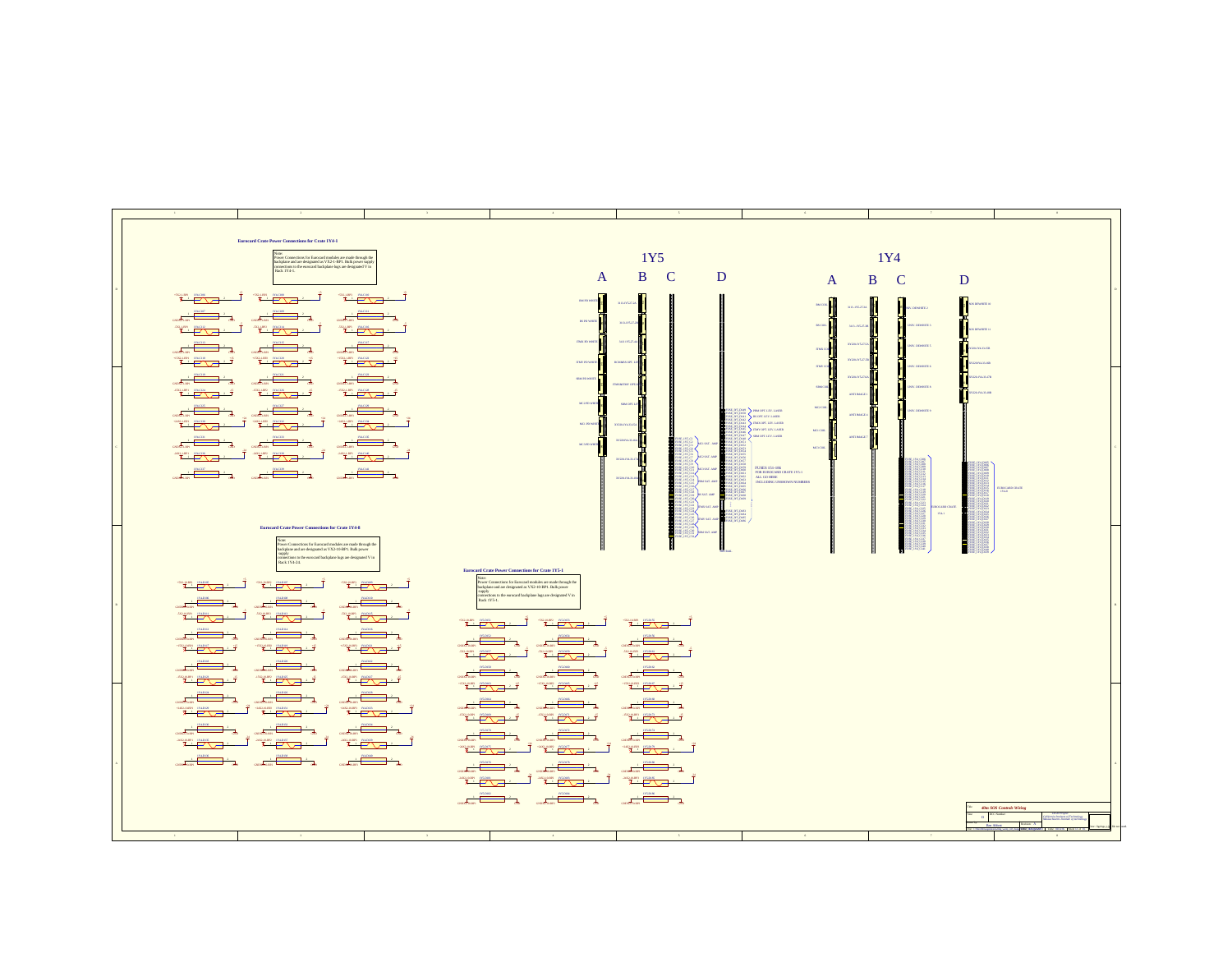![](_page_12_Figure_0.jpeg)